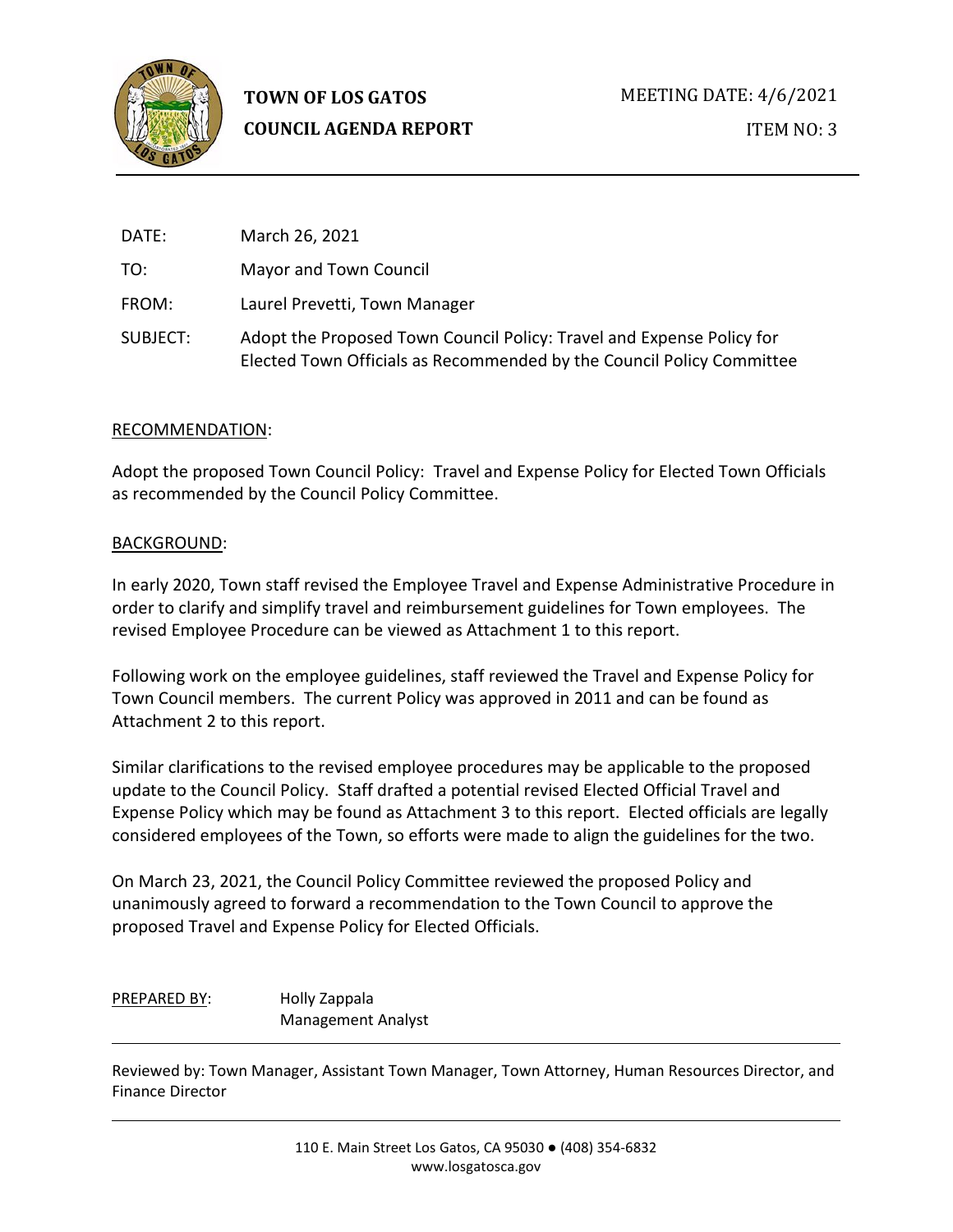# PAGE **2** OF **3** SUBJECT: Travel and Expense Policy for Elected Officials<br>DATE: April 20, 2021 April 20, 2021

#### DISCUSSION:

The proposed update to the draft Elected Official Travel and Expense Policy is aimed at clarifying and streamlining travel and expense guidelines for the Town Mayor, Vice Mayor, and Council Members. Highlights of the proposed changes are as follows:

- 1. Removed the application to Town Board, Commission, and Committee members from the Policy and incorporated them into the Employee Travel and Expense Procedure instead. The revised draft Policy applies to elected officials only.
- 2. Simplified food and beverage reimbursements for overnight travel to be paid via a per diem allowance at the amount specified by the US General Services Administration as opposed to reimbursement for actual food and beverage expenses. This change saves staff time and streamlines the process.
- 3. Added instructions for mileage reimbursements. Prior to 2019, the Town Council received a monthly auto allowance which generally covered local mileage costs. Prior to 2019, Council Members were eligible to receive reimbursement for authorized travel in a personal vehicle in excess of a one-way 50-mile radius of Los Gatos. Effective January 1, 2019, Council Members received a salary increase that absorbed the monthly auto allowance. Currently, Council Members are eligible for mileage reimbursements for all business-related travel using a personal vehicle, the same as any Town employee.
- 4. Added further clarification to transportation options, including rental vehicles, consistent with employee travel procedures.
- 5. Added examples of miscellaneous expenses that are eligible for reimbursement.
- 6. Specified who should review and approve mileage reimbursements or claims for reimbursement. Those submitted by Council Members must be signed by the Mayor and the Town Manager. Reimbursements for the Mayor must be signed by the Town Manager and Finance Director.

At times, Council Members may want to attend conferences or other events associated with the other agencies for which they serve as a Board member as appointed by the Town Council (e.g., Silicon Valley Clean Energy Authority). For those activities, the non-Town agency would be responsible for paying those expenses as they are related to its function. The Town will not cover such expenses for other agencies.